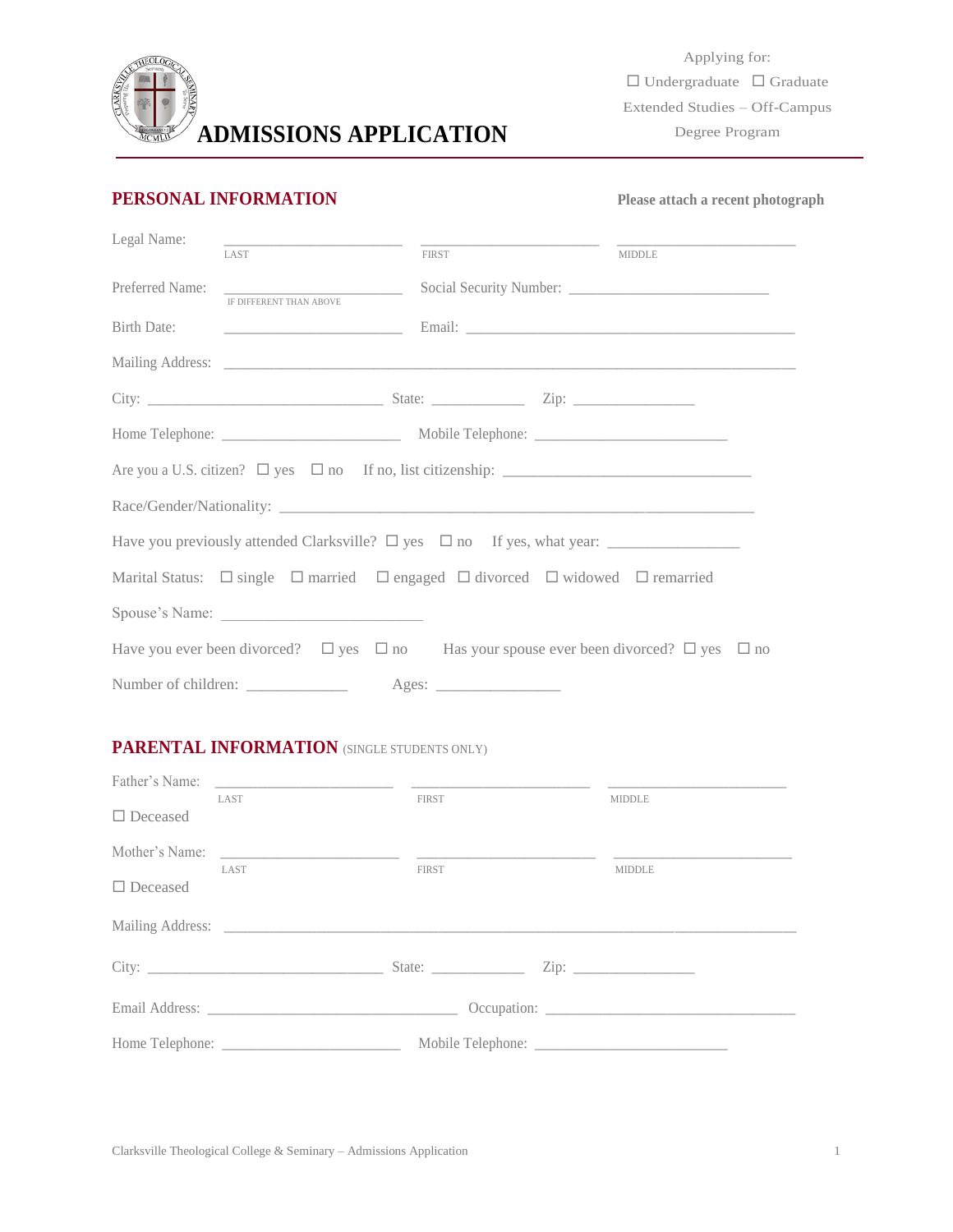

# **ACADEMIC INFORMATION**

| Type of school: $\Box$ public $\Box$ private $\Box$ Christian $\Box$ home school                                                                                                                           |                                                                                                                    |
|------------------------------------------------------------------------------------------------------------------------------------------------------------------------------------------------------------|--------------------------------------------------------------------------------------------------------------------|
| Date of graduation or GED (month and year):                                                                                                                                                                |                                                                                                                    |
|                                                                                                                                                                                                            |                                                                                                                    |
|                                                                                                                                                                                                            |                                                                                                                    |
| Do you have College credits to transfer? $\square$ yes $\square$ no                                                                                                                                        |                                                                                                                    |
| Clarksville Theological College & Seminary.                                                                                                                                                                | If yes, please utilize the Transcript Request Form to have an official copy of your transcript(s) sent directly to |
| Check all that apply:<br>I have a degree from another college or university.<br>$\Box$<br>I have been dismissed from another college.<br>$\Box$<br>I am financially indebted to another college.<br>$\Box$ |                                                                                                                    |
| Check the program you wish to enroll in:                                                                                                                                                                   |                                                                                                                    |
| Theology: $\Box$ Associate $\Box$ Bachelor $\Box$ Master $\Box$ Doctor                                                                                                                                     |                                                                                                                    |
| Religious Education: □ Associate □ Bachelor □ Master □ Doctor                                                                                                                                              |                                                                                                                    |
| PERSONAL REFERENCES                                                                                                                                                                                        |                                                                                                                    |
|                                                                                                                                                                                                            |                                                                                                                    |
|                                                                                                                                                                                                            |                                                                                                                    |
|                                                                                                                                                                                                            |                                                                                                                    |
| Home telephone:<br>Mobile telephone:                                                                                                                                                                       |                                                                                                                    |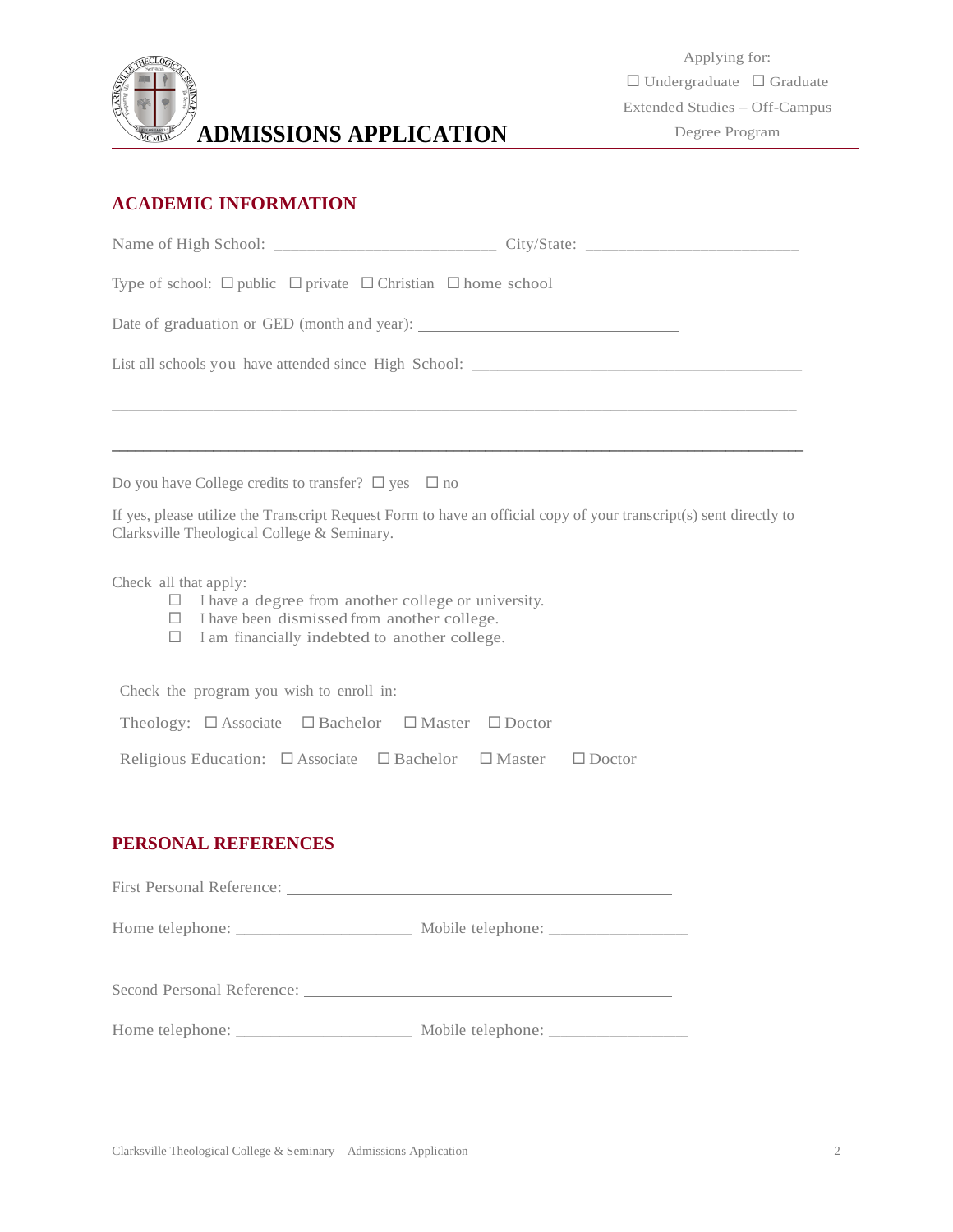

## **SPIRITUAL INFORMATION**

| Briefly give your salvation testimony in the space below or on a separate sheet:                                                                                                                                                                                                                                                                                                                                                                 |  |  |
|--------------------------------------------------------------------------------------------------------------------------------------------------------------------------------------------------------------------------------------------------------------------------------------------------------------------------------------------------------------------------------------------------------------------------------------------------|--|--|
|                                                                                                                                                                                                                                                                                                                                                                                                                                                  |  |  |
|                                                                                                                                                                                                                                                                                                                                                                                                                                                  |  |  |
| <b>STATEMENT OF INTENT</b>                                                                                                                                                                                                                                                                                                                                                                                                                       |  |  |
| In signing this application for admission to Clarksville Theological Seminary, I certify my willingness, if<br>accepted, to cooperate with the purpose and standards of CTS, abide by all policies of the college,<br>subscribe to its doctrines, and cooperate fully in advancing the cause of Christ and the testimony of<br>Clarksville Theological Seminary. Any falsification on any part of this application can result in cancellation of |  |  |

Student's Signature: Date:

admission and/or dismissal from Clarksville Theological Seminary.

**Please mail this completed application and a check/money order or online payment of the \$50.00 Application Fee to the following address:**

**Director of Admissions Clarksville Theological College & Seminary PO Box 535 Clayton, NC 27528**

|      | <b>Office Use Only</b> |         |
|------|------------------------|---------|
|      |                        |         |
| Date | Paid                   | Initial |